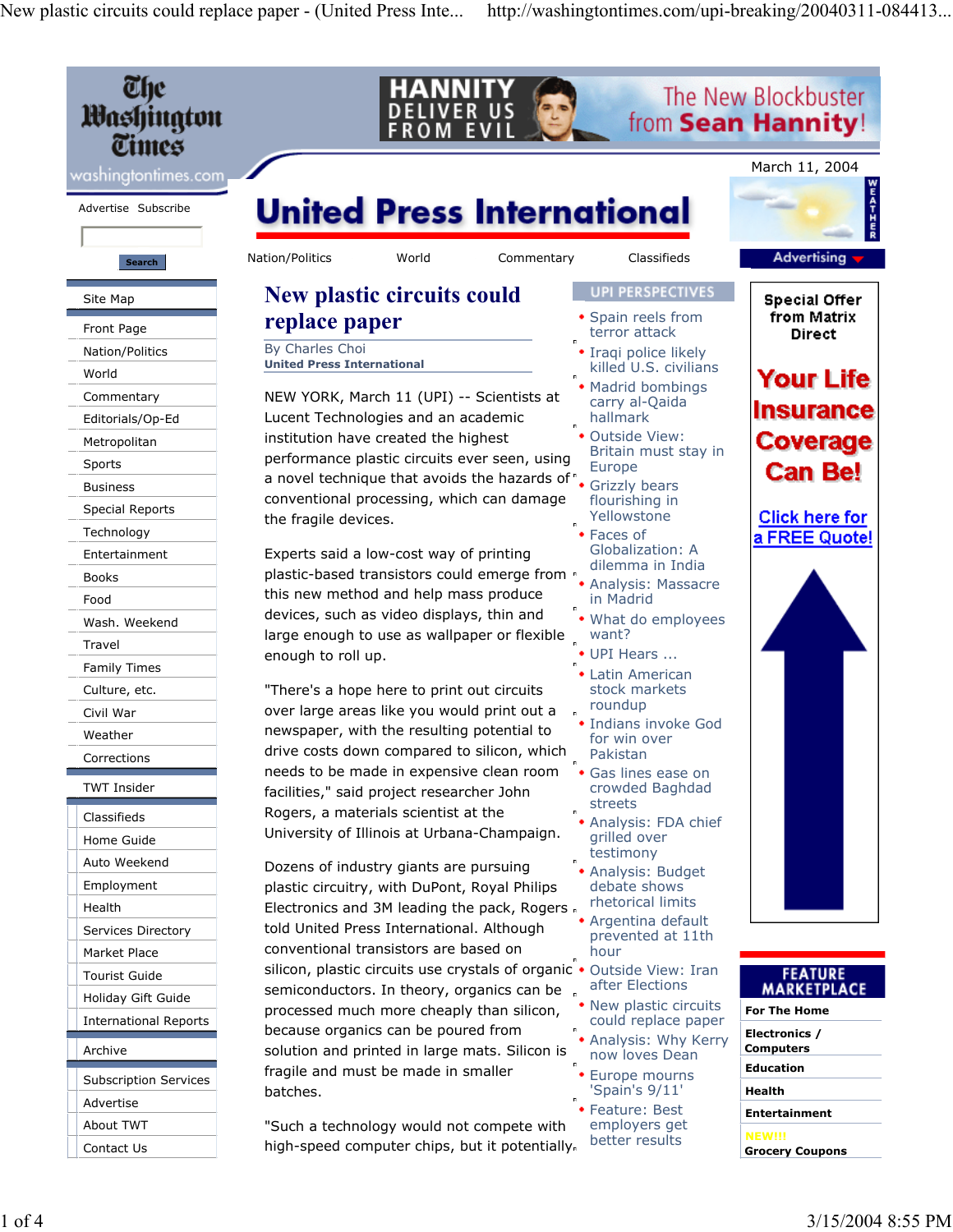| <b>TWT Gift Shop</b> |
|----------------------|
|                      |
| Insight Magazine     |
| The World & I        |
| National Weekly      |
| Middle East Times    |
| Tiempos del Mundo    |
| Segye Ilbo           |
| Segye Times USA      |
| Chongyohak Shinmun   |
| Sekai Nippo          |
| Wash. Golf Monthly   |
|                      |

could fabricate displays by the square yard and flexible smart cards for your wallet by means of a printing press," physicist Horst Stormer of Lucent told UPI.

Moreover, though silicon is brittle and difficult to embed in flexible materials, organics can prove far more pliable. This could produce a version of so-called electronic paper -- paper-thin flexible video displays. The potential impact of electronic paper alone could be vast, both financially and environmentally.

The value of shipments of electronic displays worldwide was estimated at roughly \$64 billion in 2001. That figure is expected to grow to \$114.8 billion by 2006, according to Business Communications Co. Inc., an analytical firm in Norwalk, Conn.

Electronic paper also could replace conventional books, cutting down on the consumption of paper. Philips, which unveiled a revolutionary form of electronic paper last January, plans by 2005 to be manufacturing millions of its flexible displays per year.

Much remains unclear about how an electrical charge moves through organic semiconductors, however.

"The world of plastic electronics now is about where the silicon world was 20 or 30 years ago," Rogers said.

This lag is due in part because it remains difficult to combine organic semiconductors with the other parts of a plastic circuit. The conventional mechanical and chemical processing steps used to manufacture such circuits easily damages organic crystals.

In findings published in the March 12 issue of the journal Science, the research team developed a way to synthesize an organic crystal separate "from the fabrication of the other elements needed for the transistors," Rogers said.

"It thereby eliminates exposure of the fragile surface of the organic crystals to the hazards of conventional processing," he said.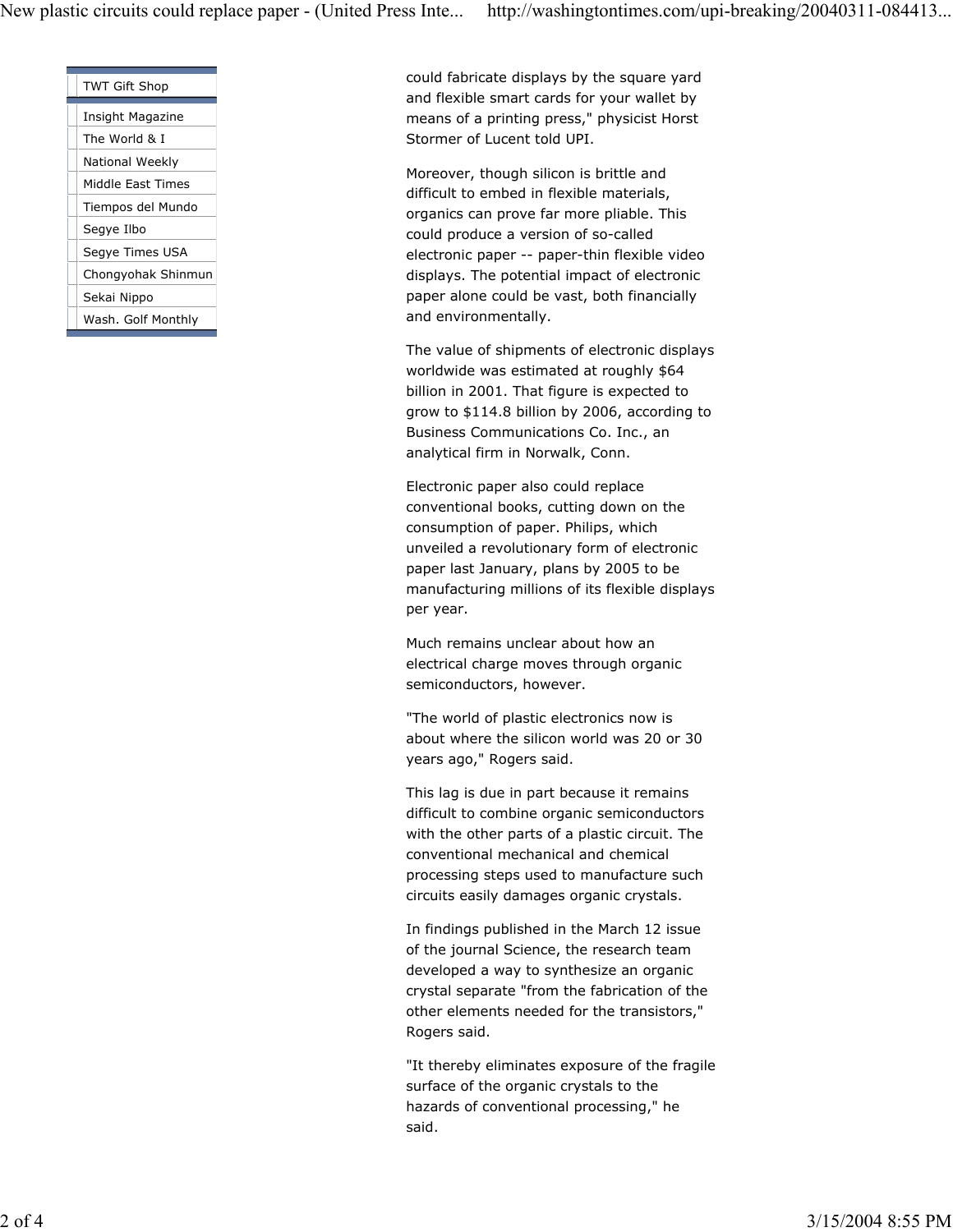First, the researchers stick key ingredients for the circuits -- such as gold film electrodes -- onto a flexible block of siliconized rubber. These circuitry elements are then gently stamped onto the surface of an organic crystal.

The method has "made by far the highest performance organic transistor ever seen," Rogers said. Transistor performance often is measured by how well electrical charge can move inside them. The researchers saw charge mobility factors roughly 10 times higher than any before.

"This assembly process could be performed commercially to produce complex circuits," Rogers added. "We're looking very carefully at this method for commercial viability."

Still, Rogers said his team's new method originally was designed to help scientists tinker with organic circuits.

"I believe that this work represents a superb research tool," DuPont research fellow Graciela Blanchet told UPI. "It is promising and very interesting."

The fact that transistor components are only lightly stuck to one another makes it easy to take everything apart, so researchers have been able to perform quick trial-and-error experiments on circuit designs.

"The fact that you can use a rubber stamp pressed against the surface of a material to measure its electrical properties in one swoop is very exciting and powerful, and when you are finished you can peel it off and use it again," Stormer said.

The researchers also found a property of the circuits, called charge mobility, changed radically in the plastic transistors depending on how their organic crystals were aligned with the rest of the circuit components. Understanding why this happens could help scientists exploit that effect to squeeze better performance from plastic transistors, Rogers explained.

The Holy Grail that might come from this research would be a theory that could connect the molecular structure of a